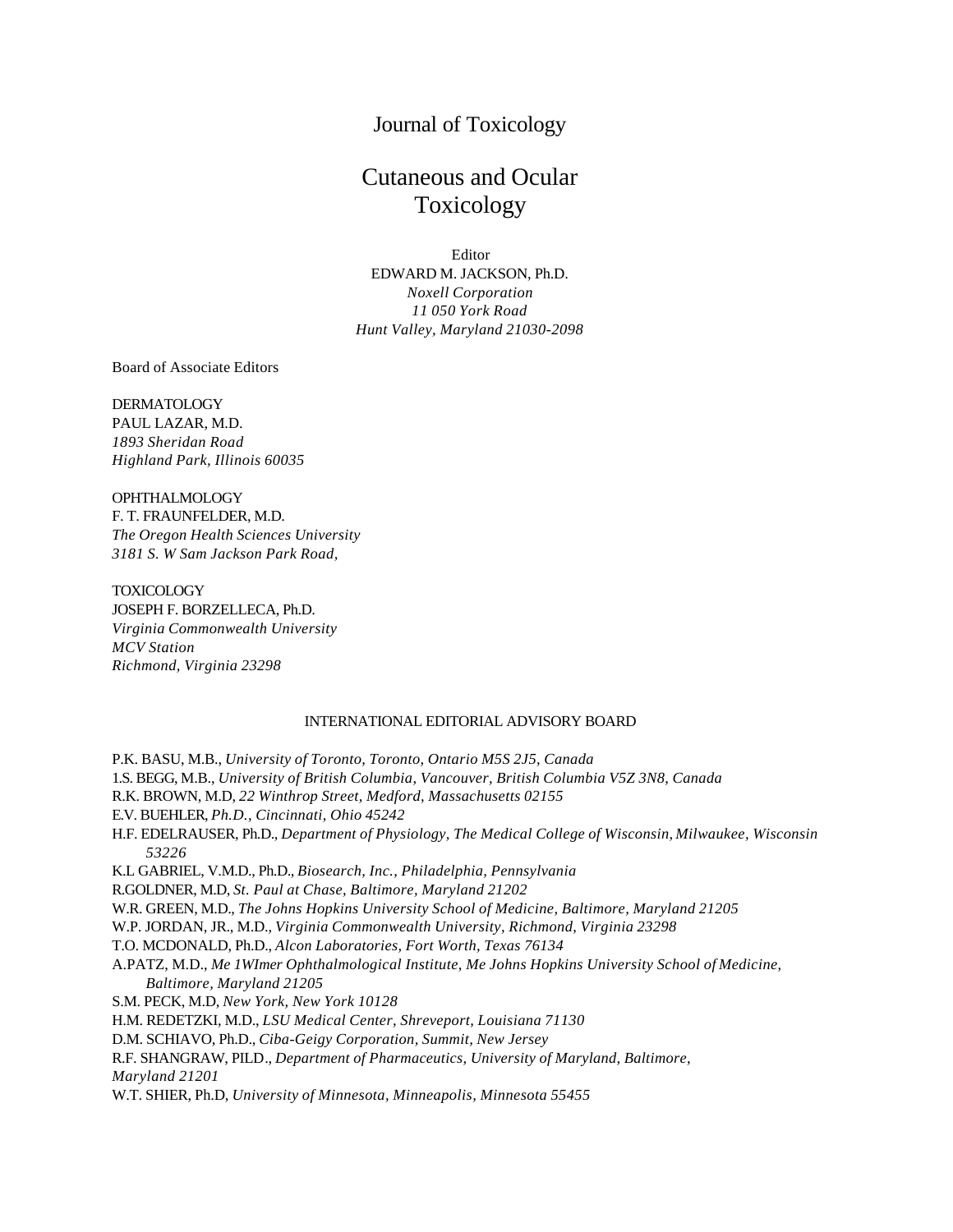M.V. SHELANSKI, M.D, *Product Investigations, Inc., Conshohocken, Pennsylvania 19428* M.STEINBERG, Ph.D, *Hazelton Laboratories, America, Inc., Vienna, Virginia 22180* C.J. STEVENSON, M.D., *Department of Dermatology, Royal Victoria lnftrmiry, Newcastle Upon Tyne. NE1 4LP England* M.WYMAN, D.V.M., *The Ohio State University, Columbus, Ohio 43210*

EXCRETION OF A LIPOPHILIC TOXICANT THROUGH THE SEBACEOUS GLANDS: A CASE REPORT

*DAVID E. ROOT, M.D., M.P.H. \*\** Sacramento, California

 $\overline{a}$ 

*GERALD T. L.IONELLI, B.S.* Foundation for Advancements in Science and Education Los Angeles, California

## **Abstract**

A 23-year-old woman was unable to work for 11 ½ months because of symptoms relating to toxic chemical exposure. The toxicants were amenable to removal through both the sebaceous glands and possibly the gastrointestinal tract by the Hubbard technique.

A 23-year-old woman was first examined in April, 1983, because of "chemical exposure," which she alleged had caused multiple subjective complaints, including sore throat, eye irritation, hoarseness, extreme malaise and lethargy, interrupted sleeping pattern and feeling "terrible all the time."

She had been employed in a maintenance capacity at a large manufacturing facility, where her job was to hose off the soot and ash that accumulated in the exhaust stack and on the filter pads of an oil-fired electrical generator. Although the contaminated washwater she used in this process was suspected of being toxic and consequently the source of her symptoms, this was never confirmed. However, the washwater was corrosive enough to dissolve the paint on cars parked nearby.

For 6 months she performed this task without wearing any protective gear. In November, 1982, after feeling ill, she visited the plant nurse, who advised that she obtain her own wet-weather gear for protection. By December, 1982, the fear of contamination by the washwater-in light of the severity of her symptoms-required that she be removed from her job.

Her symptoms continued unabated and in February, 1983, she visited her family physician. He tested her carboxyhemoglobin levels and did a urinalysis for heavy metals. Her urine lead and mercury levels were 4 μg/L and 4 μg/day, respectively. Her blood lead level, blood carbon monoxide

<sup>\*</sup>Address reprint requests to David E. Root, M.D., I Scripps DTive, Medical Building, Suite 201, Sacramento, California 95825.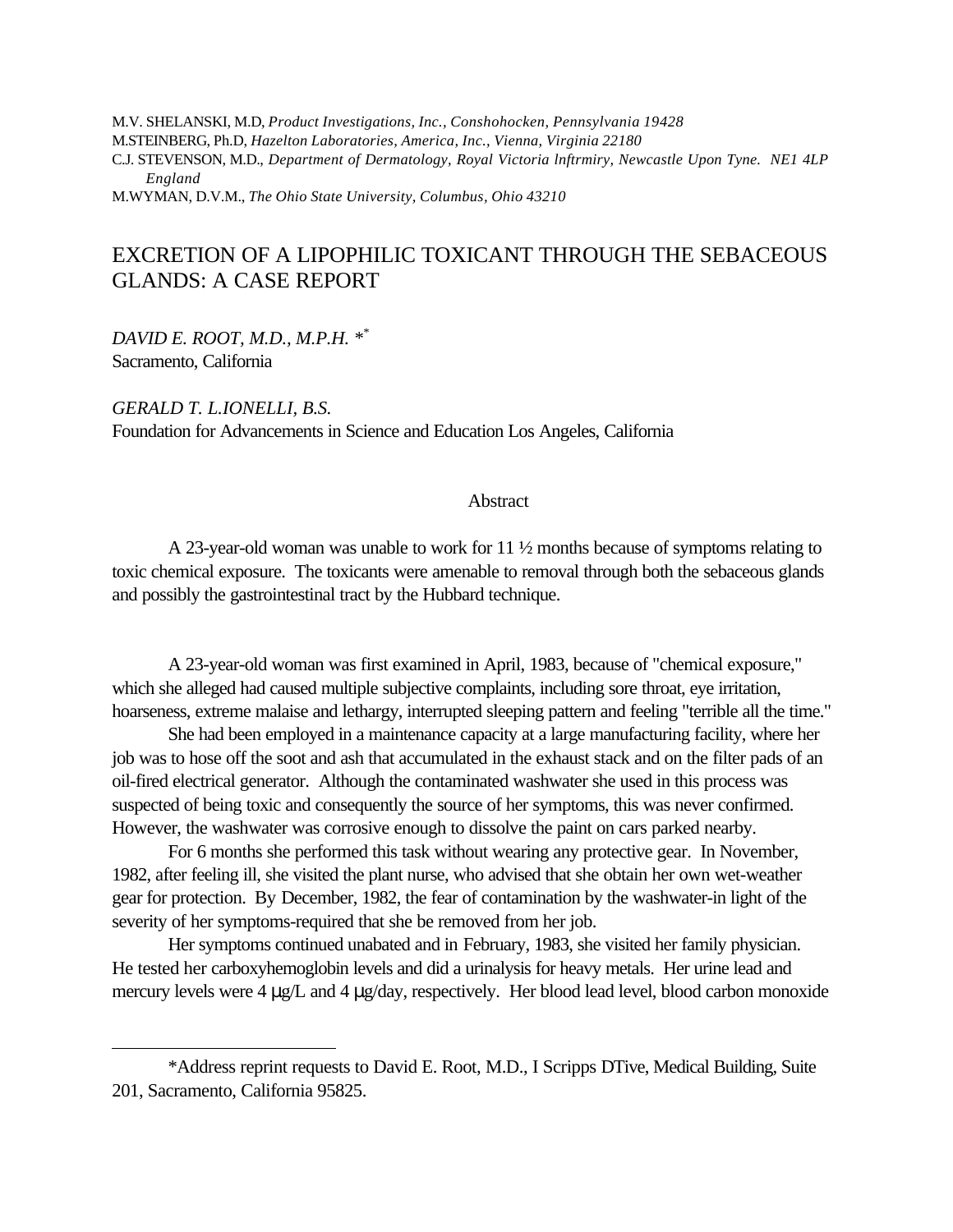level, and findings on blood chemistry work-up were unremarkable. Forthwith, her physician elected to take her off work for 2 weeks while treating her with antibiotics for a urinary tract infection.

The initial medical examination performed in my office on April 13th, 1983, showed a slightly elevated temperature of 99.6°F, pulse rate of 96, and a normal blood pressure of 130/70. Mild to moderate pustular acne covered the lower part of her face and forehead (Fig. 1) and many acne comedones were noted on her upper back and chest . The pharynx was slightly hyperemic. Many (20-30) shotty lymph nodes were noted in the anterior and posterior cervical areas and in the inguinal and femoral areas. None were noted in the axillae. Her lungs were clear to auscultation and the liver and spleen were not palpable. Deep tendon reflexes were normal.

A throat culture was negative; however, a monospot test for infectious mononucleosis was ordered and found to be positive. She was therefore considered to have infectious mononucleosis causing the majority of her symptoms and was advised to remain off work and rest until her symptoms had cleared.

The patient returned on June 15, 1983, and was still complaining of lumps in her cervical lymph chains, tiredness, and malaise. Additionally, she reported an abnormal sleeping pattern: she slept approximately 4 hr during the day as well as 8 hr at night, yet remained very tired.

Physical examination showed five to six shotty lymph nodes in the cervical area, none in the axillae, and only a few small nodes in the groin area. No liver or spleen enlargement was present to palpation and a complete blood count was found to be normal. Though she was still symptomatic she was released to return to work (light duty) as of June 20, 1983.

On July 11, 1983, a lymph node biopsy showed hyperplastic lymph tissue with no evidence of bacterial, viral, or parasitic infection.

The patient was reexamined on September 1, 1983. She again complained of tiredness, fatigue, and swelling on the left side of her neck. Physical examination revealed several small shotty nodes persisting in the left anterior and posterior cervical areas. Skin tests for coccidioidomycosis and tuberculosis as well as a repeat mononucleosis test were all negative.

Her continuing symptoms of malaise, lethargy, and lymphoid tissue hyperplasia were diagnosed as caused by low-level toxic poisoning. Chemical detoxification using the method developed by Hubbard was prescribed.<sup>1</sup> The program consisted of methods to enhance mobilization and excretion of fat-stored xenobiotics. This involved aerobic exercise to promote lipid mobilization and increase circulation, heat stress to induce sweating and mobilize fat, and polyunsaturated oil supplements to aid in preventing the reabsorption of the bile, fat, and toxin emulsion found in the gastrointestinal (GI) tract as well as enhancing GI motility. Vitamin and mineral supplements were also used to aid in balancing the body chemistry. The treatment lasted 31 days.

On the fourth day of treatment a black substance began exuding from her pores (Fig. 2). This substance kept oozing from her skin during the sauna component of each day's treatment. This occurred in a continuously diluting manner until the completion of the program. Chemical analysis of the exudate was inconclusive. Further analysis has been initiated.

A posttreatment evaluation was done on November 21, 1983. A physical examination revealed that a majority of the acne pustules an the face had cleared (Fig. 3) and only three noninflammatory comedones remained on her back and chest. Examination of her neck showed only one small lymph node at the left supraclavicular area. The abdomen again was negative to palpation.